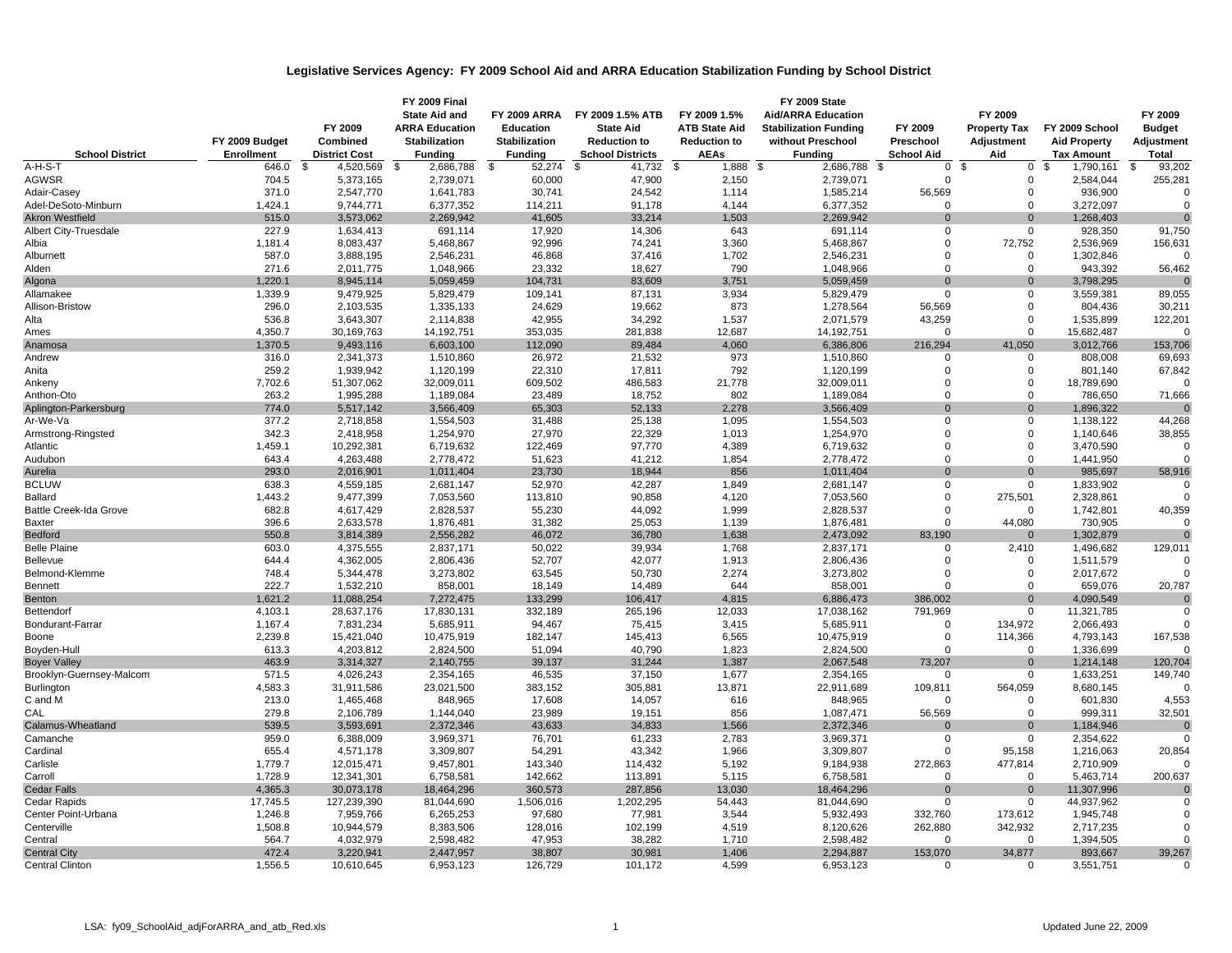|                                   | FY 2009 Budget    | FY 2009<br>Combined     | <b>FY 2009 Final</b><br><b>State Aid and</b><br><b>ARRA Education</b><br><b>Stabilization</b> | FY 2009 ARRA<br><b>Education</b><br><b>Stabilization</b> | FY 2009 1.5% ATB<br><b>State Aid</b><br><b>Reduction to</b> | FY 2009 1.5%<br><b>ATB State Aid</b><br><b>Reduction to</b> | FY 2009 State<br><b>Aid/ARRA Education</b><br><b>Stabilization Funding</b><br>without Preschool | FY 2009<br>Preschool          | FY 2009<br><b>Property Tax</b><br>Adjustment | FY 2009 School<br><b>Aid Property</b> | FY 2009<br><b>Budget</b><br>Adjustment |
|-----------------------------------|-------------------|-------------------------|-----------------------------------------------------------------------------------------------|----------------------------------------------------------|-------------------------------------------------------------|-------------------------------------------------------------|-------------------------------------------------------------------------------------------------|-------------------------------|----------------------------------------------|---------------------------------------|----------------------------------------|
| <b>School District</b>            | <b>Enrollment</b> | <b>District Cost</b>    | <b>Funding</b>                                                                                | <b>Funding</b>                                           | <b>School Districts</b>                                     | <b>AEAs</b>                                                 | <b>Funding</b>                                                                                  | <b>School Aid</b>             | Aid                                          | <b>Tax Amount</b>                     | Total                                  |
| <b>Central Decatur</b>            | 671.1             | 4,788,461               | 3,462,368                                                                                     | 57,403                                                   | 45,827                                                      | 2,078                                                       | 3,385,833                                                                                       | 76,535                        | 96,574                                       | 1,354,723                             | 75,980                                 |
| Central Lee                       | 912.5             | 6,350,314               | 4,339,415                                                                                     | 75,146                                                   | 59,991                                                      | 2,713                                                       | 4,339,415                                                                                       | $\Omega$                      | 27,966                                       | 1,948,195                             | 105,843                                |
| Central Lyon                      | 685.3             | 4,749,480               | 2,894,590                                                                                     | 54,742                                                   | 43.702                                                      | 1,987                                                       | 2,894,590                                                                                       | $\mathbf 0$                   | $\mathbf 0$                                  | 1,809,201                             | 83,948                                 |
| Chariton                          | 1,591.6           | 11,017,591              | 8,259,071                                                                                     | 132,997                                                  | 106,175                                                     | 4,767                                                       | 8,259,071                                                                                       | $\Omega$                      | 285,611                                      | 2,647,578                             |                                        |
| <b>Charles City</b>               | 1,614.2           | 11,625,901              | 7,733,742                                                                                     | 137,273                                                  | 109,589                                                     | 4,919                                                       | 7,733,742                                                                                       | $\Omega$                      | 0                                            | 3,777,651                             | ∩                                      |
| Charter Oak-Ute                   | 338.6<br>999.6    | 2,298,078<br>7,264,483  | 1,398,307<br>5,167,178                                                                        | 28,212<br>86,323                                         | 22,522<br>68,914                                            | 999<br>3,049                                                | 1,398,307<br>4,987,488                                                                          | $\Omega$                      | $\mathbf 0$                                  | 876,250<br>2,205,032                  |                                        |
| Cherokee<br>Clarinda              | 976.9             | 6,515,142               | 4,329,242                                                                                     | 78,322                                                   | 62,527                                                      | 2,827                                                       | 4,329,242                                                                                       | 179,690<br>$\mathbf 0$        | 16,213<br>0                                  | 2,120,546                             | $\Omega$                               |
| <b>Clarion-Goldfield</b>          | 884.8             | 6,174,013               | 3,641,120                                                                                     | 72,946                                                   | 58,235                                                      | 2,547                                                       | 3,641,120                                                                                       | $\Omega$                      | $\Omega$                                     | 2,472,111                             | $\Omega$                               |
| Clarke                            | 1,335.1           | 9,316,534               | 6,990,274                                                                                     | 114,188                                                  | 91,159                                                      | 4,039                                                       | 6,773,980                                                                                       | 216,294                       | 133,866                                      | 2,447,356                             | $\mathbf 0$                            |
| Clarksville                       | 381.3             | 2,804,034               | 1,967,934                                                                                     | 33,180                                                   | 26,488                                                      | 1,171                                                       | 1,967,934                                                                                       | $\Omega$                      | 35,873                                       | 808,441                               |                                        |
| Clay Central-Everly               | 409.1             | 3,017,252               | 1,441,784                                                                                     | 33,513                                                   | 26,754                                                      | 1,195                                                       | 1,441,784                                                                                       | $\mathbf 0$                   | 0                                            | 1,547,519                             | 94,736                                 |
| Clayton Ridge                     | 676.2             | 4,882,139               | 2,698,777                                                                                     | 56,623                                                   | 45,204                                                      | 2,005                                                       | 2,698,777                                                                                       | $\mathbf 0$                   | 0                                            | 2,136,153                             | 21,056                                 |
| Clear Creek Amana                 | 1,418.2           | 9,638,049               | 5,612,426                                                                                     | 113,669                                                  | 90,745                                                      | 4,116                                                       | 5,612,426                                                                                       | $\mathbf{0}$                  | $\mathbf{0}$<br>$\mathbf 0$                  | 3,930,762                             | $\Omega$                               |
| Clear Lake<br>Clearfield          | 1,378.3<br>89.0   | 9,273,367<br>748,304    | 5,174,997<br>372,128                                                                          | 112,253<br>8,221                                         | 89,615<br>6,563                                             | 4,067<br>270                                                | 5,174,997<br>372,128                                                                            | $\mathbf 0$<br>$\Omega$       | $\Omega$                                     | 4,004,688<br>369,343                  | 73,228                                 |
| Clinton                           | 4,297.4           | 32.333.052              | 23,312,207                                                                                    | 378,566                                                  | 302,220                                                     | 13,705                                                      | 23,312,207                                                                                      | $\Omega$                      | 739.322                                      | 8,704,920                             | $\Omega$                               |
| Colfax-Mingo                      | 873.1             | 5,942,408               | 4,302,467                                                                                     | 71,293                                                   | 56,915                                                      | 2,568                                                       | 4,302,467                                                                                       | $\mathbf 0$                   | 119,343                                      | 1,580,458                             | $\Omega$                               |
| College                           | 3,944.8           | 27,000,622              | 15,568,670                                                                                    | 318,506                                                  | 254,272                                                     | 11,524                                                      | 15,568,670                                                                                      | $\Omega$                      | $\mathbf{0}$                                 | 11,166,156                            | $\Omega$                               |
| Collins-Maxwell                   | 542.4             | 3,607,077               | 2,421,195                                                                                     | 43,670                                                   | 34,863                                                      | 1,574                                                       | 2,421,195                                                                                       | $\Omega$                      | 0                                            | 1,149,445                             |                                        |
| Colo-Nesco                        | 506.0             | 3,425,219               | 2,038,401                                                                                     | 40,991                                                   | 32,724                                                      | 1,455                                                       | 2,038,401                                                                                       | $\Omega$                      | 0                                            | 1,352,639                             | 28,777                                 |
| Columbus                          | 1,022.3           | 7,221,189               | 4,811,232                                                                                     | 86,047                                                   | 68,693                                                      | 3,025                                                       | 4,811,232                                                                                       | $\Omega$                      | $\mathbf 0$                                  | 2,338,239                             |                                        |
| Coon Rapids-Bayard                | 465.3             | 3,305,586               | 2,039,514                                                                                     | 38,761                                                   | 30,944                                                      | 1,374                                                       | 2,039,514                                                                                       | $\Omega$                      | $\mathbf 0$                                  | 1,233,754                             | 74,844                                 |
| Corning<br>Corwith-Wesley         | 513.7<br>155.2    | 3,741,347<br>1,315,504  | 2,275,751<br>567,121                                                                          | 43,710<br>13,507                                         | 34,895<br>10,783                                            | 1,532<br>461                                                | 2,275,751<br>567,121                                                                            | $\overline{0}$<br>$\mathbf 0$ | $\mathbf{0}$<br>0                            | 1,429,169<br>737,139                  | 47,528<br>122,030                      |
| Council Bluffs                    | 9,296.7           | 68,387,271              | 47,189,338                                                                                    | 796,013                                                  | 635,480                                                     | 28,500                                                      | 46,357,438                                                                                      | 831,900                       | 401,933                                      | 21,365,853                            |                                        |
| Creston                           | 1,361.6           | 10,027,115              | 6,781,681                                                                                     | 119,123                                                  | 95,100                                                      | 4,073                                                       | 6,781,681                                                                                       | $\Omega$                      | 888                                          | 3,146,261                             | 156,404                                |
| Dallas Center-Grimes              | 1,775.3           | 11,960,834              | 7,063,936                                                                                     | 140,506                                                  | 112,170                                                     | 5,074                                                       | 7,063,936                                                                                       | $\Omega$                      | $\mathbf 0$                                  | 4,779,654                             | $\Omega$                               |
| Danville                          | 489.5             | 3,274,036               | 2,178,872                                                                                     | 38,691                                                   | 30,888                                                      | 1,402                                                       | 2,178,872                                                                                       | $\mathbf{0}$                  | $\mathbf{0}$                                 | 1,062,874                             | $\Omega$                               |
| Davenport                         | 16,237.0          | 113,786,835             | 75,306,967                                                                                    | 1,338,740                                                | 1,068,754                                                   | 48,304                                                      | 73,277,131                                                                                      | 2,029,836                     | $\mathbf 0$                                  | 39,392,646                            | $\Omega$                               |
| Davis County                      | 1,228.8           | 8,334,712               | 5,661,791                                                                                     | 98,823                                                   | 78,893                                                      | 3,572                                                       | 5,661,791                                                                                       | $\Omega$                      | 29,520                                       | 2,590,456                             | $\Omega$                               |
| Decorah                           | 1,428.4           | 9,781,749               | 5,815,719                                                                                     | 116,012                                                  | 92,615                                                      | 4,183<br>489                                                | 5,815,719                                                                                       | $\Omega$<br>$\Omega$          | 0<br>$\mathbf 0$                             | 3,869,232                             |                                        |
| Deep River-Millersburg<br>Delwood | 180.0<br>236.7    | 1,279,052<br>1,770,966  | 700,367<br>1,180,931                                                                          | 14,193<br>19,936                                         | 11,331<br>15,916                                            | 723                                                         | 700,367<br>1,137,672                                                                            | 43,259                        | $\mathbf 0$                                  | 566,865<br>616,655                    | 53,224<br>92,796                       |
| Denison                           | 1,825.4           | 12,839,788              | 10,065,398                                                                                    | 157,456                                                  | 125,702                                                     | 5,333                                                       | 10,065,398                                                                                      | 0                             | 495,297                                      | 2,643,355                             | $\mathbf 0$                            |
| Denver                            | 732.6             | 4,847,222               | 3,328,013                                                                                     | 59,323                                                   | 47,359                                                      | 2,139                                                       | 3,328,013                                                                                       | $\mathbf 0$                   | 0                                            | 1,469,711                             | $\Omega$                               |
| Des Moines Independent            | 31,128.8          | 240,447,891             | 170,312,301                                                                                   | 2,819,812                                                | 2,251,136                                                   | 99,842                                                      | 166,831,631                                                                                     | 3,480,670                     | 2,727,481                                    | 71,276,946                            |                                        |
| Diagonal                          | 89.0              | 867,246                 | 503,410                                                                                       | 9,592                                                    | 7,658                                                       | 306                                                         | 503,410                                                                                         | $\mathbf 0$                   | 0                                            | 355,872                               | 60,374                                 |
| Dike-New Hartford                 | 809.4             | 5,473,150               | 3,666,128                                                                                     | 66,154                                                   | 52,813                                                      | 2,380                                                       | 3,666,128                                                                                       | $\mathbf{0}$                  | $\mathbf{0}$                                 | 1,751,829                             |                                        |
| Dows                              | 134.1<br>10.727.6 | 1,265,699               | 535,625                                                                                       | 13,330                                                   | 10,642                                                      | 440                                                         | 535,625                                                                                         | $\Omega$<br>$\mathbf 0$       | $\mathbf 0$<br>$\mathbf 0$                   | 718,992                               | 119,314                                |
| Dubuaue<br>Dunkerton              | 460.8             | 79,272,332<br>3,276,668 | 50,865,810<br>1,986,546                                                                       | 930,174<br>39,320                                        | 742,584<br>31,390                                           | 33,669<br>1,408                                             | 50,865,810<br>1,986,546                                                                         | $\Omega$                      | $\mathbf 0$                                  | 27,630,269<br>1,257,324               | 113,868                                |
| Durant                            | 602.1             | 4,081,806               | 2,549,484                                                                                     | 48,488                                                   | 38,709                                                      | 1,759                                                       | 2,509,553                                                                                       | 39,931                        | $\mathbf 0$                                  | 1,531,785                             |                                        |
| Eagle Grove                       | 852.2             | 6,260,659               | 4,144,698                                                                                     | 71,857                                                   | 57,366                                                      | 2,558                                                       | 4,034,887                                                                                       | 109,811                       | $\mathbf{0}$                                 | 2,165,848                             | 32,303                                 |
| Earlham                           | 657.1             | 4,391,103               | 2,928,291                                                                                     | 52,041                                                   | 41,546                                                      | 1,890                                                       | 2,928,291                                                                                       | $\Omega$                      | 0                                            | 1,419,376                             | $\Omega$                               |
| East Buchanan                     | 565.8             | 4,047,272               | 2,587,302                                                                                     | 48,285                                                   | 38,547                                                      | 1,751                                                       | 2,587,302                                                                                       | $\mathbf 0$                   | 0                                            | 1,419,672                             | $\Omega$                               |
| East Central                      | 381.6             | 2,798,420               | 1,808,847                                                                                     | 33,364                                                   | 26,635                                                      | 1,181                                                       | 1,808,847                                                                                       | $\Omega$                      | $\mathbf 0$                                  | 961,757                               | 28,483                                 |
| East Greene                       | 393.0             | 2,877,727               | 1,807,144                                                                                     | 33,726                                                   | 26,924                                                      | 1,169                                                       | 1,807,144                                                                                       | $\mathbf 0$                   | 0                                            | 1,042,490                             | $\Omega$                               |
| East Marshall                     | 698.9             | 5,122,754               | 3,287,690                                                                                     | 58,622                                                   | 46,800                                                      | 2,115                                                       | 3,167,896                                                                                       | 119,794                       | $\mathbf{0}$<br>0                            | 1,905,943                             | 79,391                                 |
| East Union<br>Eastern Allamakee   | 501.0<br>456.0    | 3,589,321<br>3,064,637  | 2,364,834<br>1,737,472                                                                        | 42,250<br>36,348                                         | 33,729<br>29,017                                            | 1,494<br>1,298                                              | 2,314,920<br>1,660,937                                                                          | 49,914<br>76,535              | $\mathbf 0$                                  | 1,239,178<br>1,373,385                | 28,337<br>$\Omega$                     |
| Eddyville-Blakesburg              | 728.2             | 4,962,845               | 2,606,224                                                                                     | 59,143                                                   | 47,215                                                      | 2,138                                                       | 2,406,568                                                                                       | 199,656                       | 0                                            | 2,506,924                             | $\Omega$                               |
| Edgewood-Colesburg                | 492.0             | 3,183,682               | 2,107,097                                                                                     | 38,715                                                   | 30,908                                                      | 1,401                                                       | 2,107,097                                                                                       | $\Omega$                      | $\mathbf 0$                                  | 1,044,276                             | 13,010                                 |
| <b>Eldora-New Providence</b>      | 657.5             | 4,965,311               | 3,143,993                                                                                     | 58,051                                                   | 46,344                                                      | 2.058                                                       | 3,143,993                                                                                       | $\Omega$                      | $\mathbf{0}$                                 | 1,772,916                             | 109,931                                |
| Elk Horn-Kimballton               | 283.6             | 1,945,758               | 1,301,708                                                                                     | 22,621                                                   | 18,059                                                      | 812                                                         | 1,301,708                                                                                       | $\mathbf 0$                   | $\mathbf 0$                                  | 625,179                               | 63                                     |
| Emmetsburg                        | 653.3             | 4,826,058               | 2,541,912                                                                                     | 54,669                                                   | 43,644                                                      | 1,975                                                       | 2,541,912                                                                                       | $\Omega$                      | $\mathbf 0$                                  | 2,238,527                             | 69,142                                 |
| <b>English Valleys</b>            | 446.4             | 3,217,409               | 2,037,211                                                                                     | 37,616                                                   | 30,030                                                      | 1,333                                                       | 2,037,211                                                                                       | $\Omega$                      | $\mathbf 0$                                  | 1,148,835                             | $\mathbf 0$                            |
| Essex                             | 284.8             | 1,881,833               | 1,216,402                                                                                     | 22,087                                                   | 17,633                                                      | 798                                                         | 1,216,402                                                                                       | $\Omega$                      | $\Omega$                                     | 647,000                               | $\Omega$                               |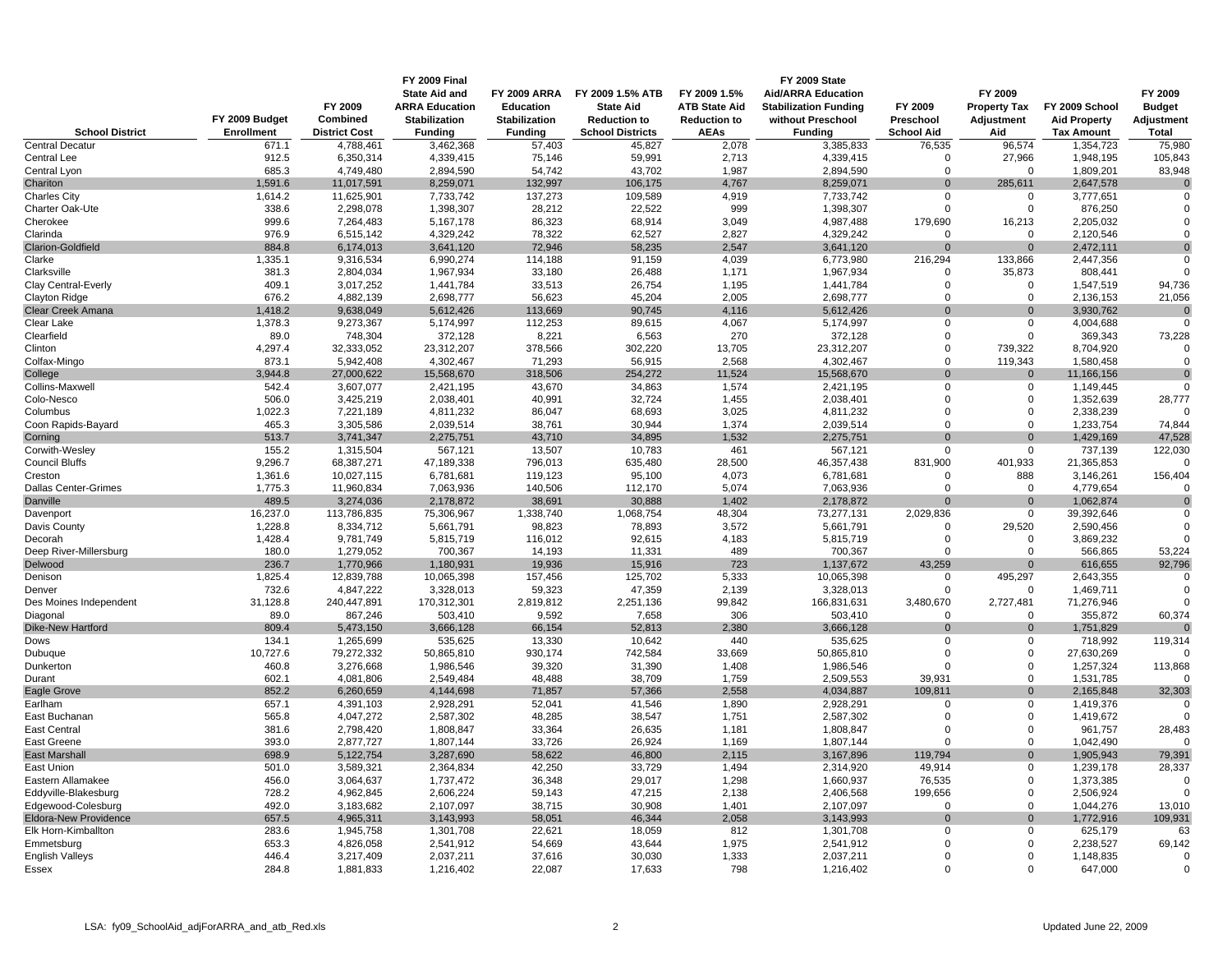|                                    |                   |                      | <b>FY 2009 Final</b>  |                      |                         |                      | FY 2009 State                |                   |                     |                     |                |
|------------------------------------|-------------------|----------------------|-----------------------|----------------------|-------------------------|----------------------|------------------------------|-------------------|---------------------|---------------------|----------------|
|                                    |                   |                      | <b>State Aid and</b>  | <b>FY 2009 ARRA</b>  | FY 2009 1.5% ATB        | FY 2009 1.5%         | <b>Aid/ARRA Education</b>    |                   | FY 2009             |                     | FY 2009        |
|                                    |                   | FY 2009              | <b>ARRA Education</b> | <b>Education</b>     | <b>State Aid</b>        | <b>ATB State Aid</b> | <b>Stabilization Funding</b> | FY 2009           | <b>Property Tax</b> | FY 2009 School      | <b>Budget</b>  |
|                                    | FY 2009 Budget    | Combined             | <b>Stabilization</b>  | <b>Stabilization</b> | <b>Reduction to</b>     | <b>Reduction to</b>  | without Preschool            | Preschool         | Adjustment          | <b>Aid Property</b> | Adjustment     |
| <b>School District</b>             | <b>Enrollment</b> | <b>District Cost</b> | <b>Funding</b>        | <b>Funding</b>       | <b>School Districts</b> | <b>AEAs</b>          | <b>Funding</b>               | <b>School Aid</b> | Aid                 | <b>Tax Amount</b>   | <b>Total</b>   |
| <b>Estherville Lincoln Central</b> | 1,354.7           | 9,504,504            | 6,857,298             | 113,748              | 90,808                  | 4,070                | 6,617,711                    | 239,587           | 48,980              | 2,791,915           | $\Omega$       |
| Exira                              | 305.2             | 2,073,396            | 1,293,657             | 24,818               | 19,813                  | 887                  | 1,293,657                    | $\pmb{0}$         | 0                   | 759,039             | 16,982         |
| Fairfield                          | 1,885.8           | 13,251,749           | 7,988,196             | 155,170              | 123,876                 | 5,600                | 7,988,196                    | $\mathbf 0$       | $\mathbf 0$         | 5,134,077           | 187,435        |
| Farragut                           | 261.3             | 1,917,280            | 1,028,743             | 20,955               | 16,729                  | 748                  | 1,028,743                    | $\mathbf 0$       | $\mathbf 0$         | 871,060             | 122,151        |
| <b>Forest City</b>                 | 1,260.9           | 9,004,776            | 6,350,847             | 108,189              | 86,370                  | 3,850                | 6,350,847                    | $\mathbf 0$       | 102,164             | 2,563,709           |                |
| Fort Dodge                         | 3,983.1           | 28,884,004           | 19,286,826            | 337,411              | 269,365                 | 12,168               | 19,286,826                   | $\mathbf{0}$      | 18,187              | 9,315,645           | $\mathbf{0}$   |
| Fort Madison                       | 2,418.6           | 17,316,279           | 11,791,787            | 204,009              | 162,866                 | 7,369                | 11,791,787                   | $\mathbf 0$       | 92,680              | 5,354,257           |                |
| Fredericksburg                     | 268.0             | 2,118,368            | 1,164,046             | 23,584               | 18,828                  | 806                  | 1,164,046                    | $\Omega$          | $\mathbf 0$         | 934,688             | 114,116        |
| Fremont                            | 213.8             | 1,411,935            | 889,073               | 16,801               | 13,412                  | 605                  | 889,073                      | $\Omega$          | $\mathbf 0$         | 508,845             |                |
| Fremont-Mills                      | 478.0             | 3,266,897            | 2,125,593             | 38,787               | 30,965                  | 1,406                | 2,125,593                    | $\overline{0}$    | $\mathbf 0$         | 1,108,933           | $\Omega$       |
| <b>GMG</b>                         | 347.3             | 2,475,869            | 1,439,554             | 29,142               | 23,265                  | 1,011                | 1,439,554                    | $\Omega$          | $\mathbf{0}$        | 1,012,039           | $\Omega$       |
| Galva-Holstein                     | 485.1             | 3,206,130            | 1,825,289             | 38,714               | 30,906                  | 1,376                | 1,825,289                    | $\Omega$          | $\mathbf 0$         | 1,348,559           | 30,411         |
| Garner-Hayfield                    | 773.2             | 5,276,278            | 3,530,776             | 62,167               | 49,629                  | 2,248                | 3,410,982                    | 119,794           | 0                   | 1,813,419           | 31,670         |
| George-Little Rock                 | 501.6             | 3,392,210            | 2,170,543             | 40,644               | 32,447                  | 1,465                | 2,080,698                    | 89,845            | $\mathbf 0$         | 1,277,600           | $\mathbf 0$    |
| Gilbert                            | 1,125.6           | 7,324,807            | 4,643,104             | 88,213               | 70,423                  | 3,188                | 4,643,104                    | $\mathbf 0$       | $\mathbf 0$         | 2,608,092           | $\Omega$       |
| Gilmore City-Bradgate              | 135.0             | 1,117,907            | 464,717               | 10,807               | 8,628                   | 380                  | 421,458                      | 43,259            | $\mathbf{0}$        | 687,441             | 190,732        |
| Gladbrook-Reinbeck                 | 734.6             | 5,095,942            | 3,196,236             | 60,699               | 48,458                  | 2,204                | 3,196,236                    | $\Omega$          | 0                   | 1,849,044           | 59,035         |
| Glenwood                           | 2,121.0           | 14,364,168           | 9,791,362             | 169,806              | 135,561                 | 6,152                | 9,791,362                    | $\mathbf 0$       | 63,268              | 4,431,093           | $\Omega$       |
| Glidden-Ralston                    | 368.0             | 2,524,026            | 1,505,900             | 29,622               | 23,648                  | 1,050                | 1,505,900                    | $\Omega$          | $\mathbf 0$         | 993,428             | 66,825         |
| Graettinger                        | 237.0             | 1,751,482            | 992,839               | 20,265               | 16,178                  | 689                  | 992,839                      | $\Omega$          | $\mathbf 0$         | 741,776             | 31,818         |
| Greene                             | 305.0             | 2,269,483            | 1,328,335             | 26,016               | 20,769                  | 894                  | 1,328,335                    | $\Omega$          | $\mathbf{0}$        | 919,485             | 39,203         |
| Grinnell-Newburg                   | 1,706.6           | 11,933,067           | 7,419,793             | 140,113              | 111,857                 | 5,062                | 7,419,793                    | $\Omega$          | $\mathbf 0$         | 4,396,355           | $\Omega$       |
| Griswold                           | 620.7             | 4,343,288            | 2,562,772             | 49,722               | 39,694                  | 1,795                | 2,562,772                    | $\mathbf 0$       | $\mathbf 0$         | 1,739,027           | 82,847         |
| <b>Grundy Center</b>               | 621.9             | 4,317,757            | 2,702,793             | 50,920               | 40,651                  | 1,848                | 2,702,793                    | $\mathbf 0$       | $\mathbf 0$         | 1,572,465           | 17,047         |
| <b>Guthrie Center</b>              | 544.7             | 3,616,593            | 2,421,743             | 44,288               | 35,356                  | 1,603                | 2,421,743                    | $\Omega$          | $\mathbf 0$         | 1,157,891           | 0              |
| H-L-V                              | 388.0             | 2,777,066            | 1,580,242             | 32,176               | 25,687                  | 1,137                | 1,580,242                    | $\Omega$          | $\Omega$            | 1,170,000           |                |
| Hamburg                            | 283.5             | 2,162,143            | 1,217,225             | 23,830               | 19,024                  | 857                  | 1,217,225                    | $\mathbf 0$       | $\mathbf 0$         | 925,037             | 111,596        |
| Hampton-Dumont                     | 1,208.4           | 8,624,141            | 5,718,008             | 103,864              | 82,918                  | 3,703                | 5,718,008                    | $\Omega$          | $\mathbf 0$         | 2,819,512           |                |
| Harlan                             | 1,594.4           | 10,937,902           | 7,156,781             | 128,077              | 102,248                 | 4,604                | 7,156,781                    | $\Omega$          | $\mathbf 0$         | 3,674,269           |                |
| Harmony                            | 420.2             | 2,820,414            | 1,958,636             | 34,416               | 27,475                  | 1,247                | 1,958,636                    | $\overline{0}$    | 29,128              | 833,056             | 96,971         |
| Harris-Lake Park                   | 289.1             | 1,988,621            | 958,038               | 23,094               | 18,437                  | 829                  | 958,038                      | $\Omega$          | $\mathbf{0}$        | 1,011,317           |                |
| Hartley-Melvin-Sanborn             | 683.1             | 4,950,801            | 3,012,212             | 57,140               | 45,617                  | 2,050                | 3,012,212                    | $\mathbf 0$       | $\mathbf 0$         | 1,890,922           | 120,536        |
| Highland                           | 650.0             | 4,622,600            | 3,241,773             | 55,229               | 44,091                  | 1,988                | 3,088,703                    | 153,070           | $\mathbf 0$         | 1,487,818           |                |
| Hinton                             | 584.2             | 3,815,724            | 2,386,939             | 45,513               | 36,334                  | 1,632                | 2,386,939                    | $\mathbf 0$       | $\mathbf 0$         | 1,390,819           | $\mathbf 0$    |
| Howard-Winneshiek                  | 1,409.7           | 10,141,777           | 6,261,432             | 116,490              | 92,997                  | 4,191                | 6,261,432                    | $\mathbf 0$       | $\mathbf 0$         | 3,783,157           | $\Omega$       |
| Hubbard-Radcliffe                  | 456.0             | 3,287,043            | 1,656,248             | 38,195               | 30,492                  | 1,355                | 1,656,248                    | $\Omega$          | $\mathbf 0$         | 1,598,948           | 23,394         |
| Hudson                             | 688.1             | 4,819,293            | 3,193,510             | 55,404               | 44,231                  | 1,989                | 3,193,510                    | $\Omega$          | $\mathbf 0$         | 1,579,563           | 35,976         |
| Humboldt                           | 1,166.0           | 8,113,458            | 4,999,678             | 94,922               | 75,779                  | 3,392                | 4,999,678                    | $\Omega$          | $\mathbf 0$         | 3,034,609           | 26,585         |
| <b>IKM</b>                         | 421.3             | 3,064,249            | 1,706,315             | 35,050               | 27,981                  | 1,231                | 1,706,315                    | $\Omega$          | $\mathbf 0$         | 1,328,722           | 62,880         |
| Independence                       | 1,445.4           | 10,754,589           | 7,172,788             | 127,189              | 101,539                 | 4,598                | 7,172,788                    | $\Omega$          | $\mathbf 0$         | 3,475,664           | $\mathbf 0$    |
| Indianola                          | 3,288.5           | 22,236,568           | 14,894,549            | 263,615              | 210,452                 | 9,515                | 14,894,549                   | $\Omega$          | $\mathbf{0}$        | 7,122,052           | $\overline{0}$ |
| Interstate 35                      | 901.8             | 6,083,846            | 4,133,497             | 72,877               | 58,180                  | 2,644                | 4,133,497                    | $\Omega$          | 0                   | 1,889,525           | $\mathbf 0$    |
| lowa City                          | 11,718.1          | 83,451,835           | 47,253,922            | 981,205              | 783,324                 | 35,298               | 47,107,508                   | 146,414           | $\mathbf 0$         | 35,525,705          | $\mathbf 0$    |
| Iowa Falls                         | 1,078.9           | 7,564,609            | 5,095,425             | 89,015               | 71,063                  | 3,141                | 5,048,839                    | 46,586            | $\mathbf 0$         | 2,441,566           | $\Omega$       |
| Iowa Valley                        | 650.3             | 4,489,004            | 3,090,560             | 53,604               | 42,793                  | 1,942                | 3,090,560                    | $\mathbf 0$       | 18,027              | 1,353,709           | $\Omega$       |
| Janesville                         | 358.6             | 2,479,222            | 1,558,239             | 29,003               | 23,154                  | 1,028                | 1,558,239                    | $\mathbf 0$       | $\mathbf{0}$        | 896,801             | $\Omega$       |
| Jefferson-Scranton                 | 1,071.4           | 7,529,437            | 4,709,387             | 87,456               | 69,819                  | 3,121                | 4,709,387                    | $\mathbf 0$       | $\mathbf 0$         | 2,747,110           | 3,499          |
| Jesup                              | 857.7             | 5,755,131            | 3,812,947             | 70,326               | 56,143                  | 2,517                | 3,812,947                    | $\Omega$          | $\mathbf 0$         | 1,883,524           |                |
| Johnston                           | 5,636.9           | 36,866,432           | 22,496,600            | 443,287              | 353,888                 | 16,016               | 22,496,600                   | $\Omega$          | $\mathbf 0$         | 13,999,928          | $\Omega$       |
| Keokuk                             | 2,295.2           | 16,224,243           | 12, 173, 713          | 195,354              | 155,957                 | 7,050                | 12,033,954                   | 139,759           | 545,537             | 4,027,282           |                |
| Keota                              | 346.6             | 2,422,474            | 1,160,714             | 28,487               | 22,742                  | 1,001                | 1,160,714                    | $\Omega$          | $\mathbf{0}$        | 1,238,017           | 12,152         |
| Kingsley-Pierson                   | 474.0             | 3,101,114            | 1,942,225             | 36,755               | 29,342                  | 1,334                | 1,942,225                    | $\mathbf 0$       | 0                   | 1,128,213           | 0              |
| Knoxville                          | 2,018.7           | 13,580,134           | 9,815,409             | 162,770              | 129,944                 | 5,895                | 9,815,409                    | $\mathbf 0$       | 259,383             | 3,628,886           | $\Omega$       |
| Lake Mills                         | 655.0             | 4,224,810            | 2,550,736             | 51,214               | 40,886                  | 1,857                | 2,550,736                    | $\Omega$          | 0                   | 1,631,331           |                |
| Lamoni                             | 339.2             | 2,387,124            | 1,720,661             | 28,421               | 22,689                  | 1,026                | 1,630,816                    | 89.845            | 14,017              | 732,593             | 8,861          |
| Laurens-Marathon                   | 398.0             | 2,718,142            | 1,642,590             | 32,130               | 25,650                  | 1,152                | 1,642,590                    | $\mathbf{0}$      | $\mathbf 0$         | 1,048,750           | 5,573          |
| Lawton-Bronson                     | 615.2             | 4,137,622            | 2,637,831             | 49,281               | 39,342                  | 1,774                | 2,637,831                    | $\mathbf 0$       | $\mathbf 0$         | 1,458,675           | $\Omega$       |
| e Mars                             | 2,183.8           | 14,783,479           | 9,599,185             | 174,934              | 139,655                 | 6,271                | 9,599,185                    | $\mathbf 0$       | $\mathbf 0$         | 5,038,368           | 88,144         |
|                                    |                   |                      |                       |                      |                         |                      |                              |                   |                     |                     |                |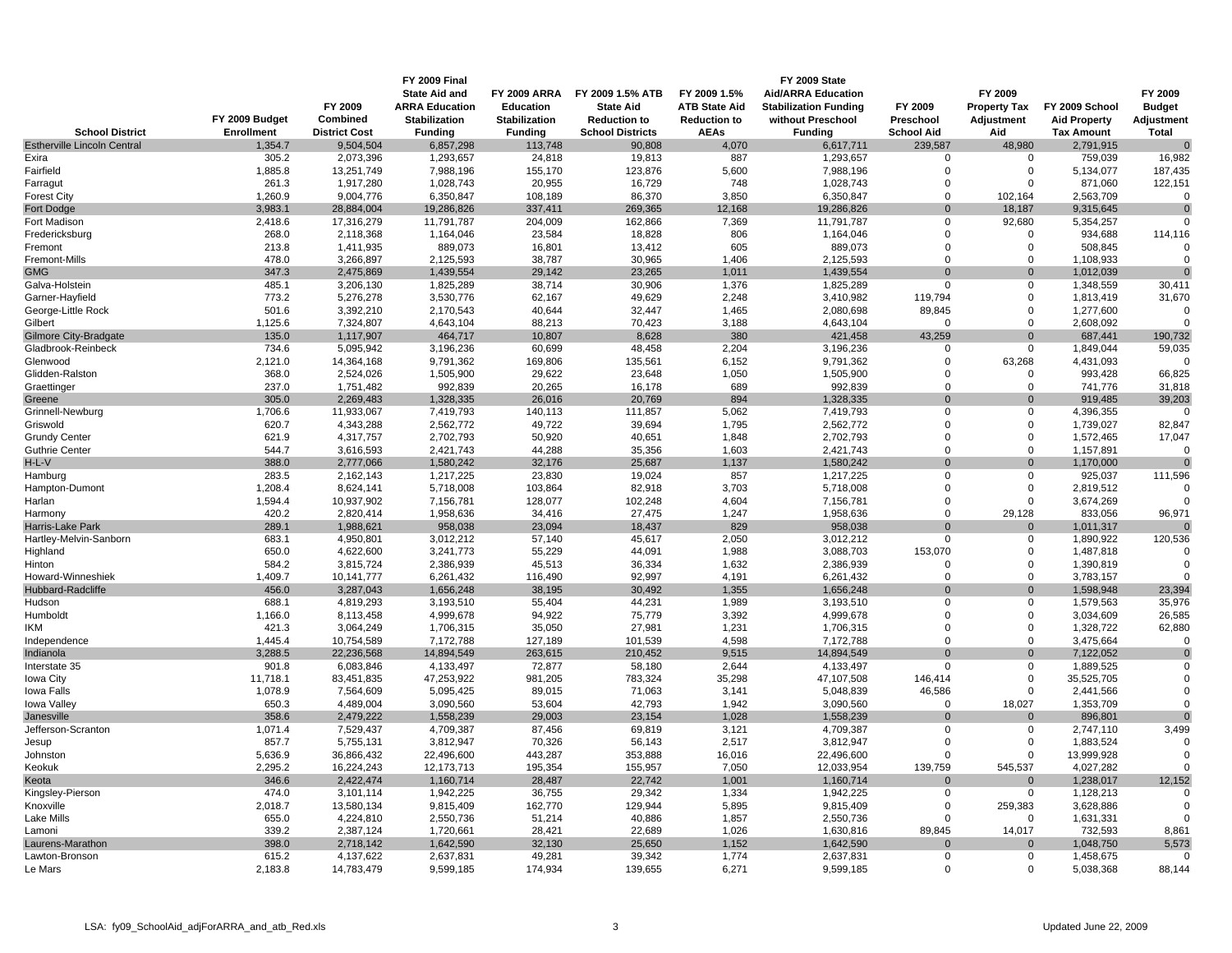|                                     | FY 2009 Budget     | FY 2009<br>Combined     | FY 2009 Final<br><b>State Aid and</b><br><b>ARRA Education</b><br><b>Stabilization</b> | <b>FY 2009 ARRA</b><br><b>Education</b><br><b>Stabilization</b> | FY 2009 1.5% ATB<br><b>State Aid</b><br><b>Reduction to</b> | FY 2009 1.5%<br><b>ATB State Aid</b><br><b>Reduction to</b> | FY 2009 State<br><b>Aid/ARRA Education</b><br><b>Stabilization Funding</b><br>without Preschool | FY 2009<br>Preschool       | FY 2009<br><b>Property Tax</b><br>Adjustment | FY 2009 School<br><b>Aid Property</b> | FY 2009<br><b>Budget</b><br>Adjustment |
|-------------------------------------|--------------------|-------------------------|----------------------------------------------------------------------------------------|-----------------------------------------------------------------|-------------------------------------------------------------|-------------------------------------------------------------|-------------------------------------------------------------------------------------------------|----------------------------|----------------------------------------------|---------------------------------------|----------------------------------------|
| <b>School District</b>              | <b>Enrollment</b>  | <b>District Cost</b>    | <b>Funding</b>                                                                         | <b>Funding</b>                                                  | <b>School Districts</b>                                     | <b>AEAs</b>                                                 | <b>Funding</b>                                                                                  | <b>School Aid</b>          | Aid                                          | <b>Tax Amount</b>                     | Total                                  |
| Lenox                               | 361.5              | 2,556,724               | 1,714,043                                                                              | 30,531                                                          | 24,374                                                      | 1,086                                                       | 1,674,112                                                                                       | 39,931                     | 0                                            | 857,152                               | $\mathbf 0$                            |
| Lewis Central                       | 2,559.2            | 17,402,068              | 10,433,985                                                                             | 208,427                                                         | 166,393                                                     | 7,454                                                       | 10,280,915                                                                                      | 153,070                    | 0                                            | 6,947,306                             | $\Omega$                               |
| Lineville-Clio                      | 89.2               | 635,854                 | 347,195                                                                                | 7,233                                                           | 5,774                                                       | 260                                                         | 347,195                                                                                         | $\Omega$                   | $\Omega$                                     | 282,625                               | 22,630                                 |
| Linn-Mar                            | 6,371.6            | 41,785,916              | 27,787,852                                                                             | 510,929                                                         | 407,889                                                     | 18,492                                                      | 27,787,852                                                                                      | $\mathbf 0$                | 0                                            | 13,710,650                            | $\Omega$                               |
| Lisbon<br>Logan-Magnolia            | 666.0<br>664.8     | 4,220,054<br>4,524,227  | 3,206,791<br>3,329,496                                                                 | 52,219<br>55,500                                                | 41,688<br>44,307                                            | 1,886<br>1,976                                              | 3,073,687<br>3,329,496                                                                          | 133,104<br>0               | 68,139<br>81,801                             | 1,102,793<br>1,148,448                | $\mathbf 0$                            |
| one Tree                            | 396.4              | 2,703,425               | 1,598,628                                                                              | 32,563                                                          | 25,996                                                      | 1,170                                                       | 1,598,628                                                                                       | $\mathbf 0$                | 0                                            | 1,077,631                             | $\Omega$                               |
| Louisa-Muscatine                    | 861.8              | 6,041,043               | 3,698,213                                                                              | 70,025                                                          | 55,903                                                      | 2,534                                                       | 3,698,213                                                                                       | $\overline{0}$             | $\mathbf 0$                                  | 2,284,393                             | 141,947                                |
| LuVerne                             | 78.0               | 698,721                 | 239,280                                                                                | 7,286                                                           | 5,817                                                       | 238                                                         | 239,280                                                                                         | $\Omega$                   | $\mathbf 0$                                  | 453,386                               | 60,002                                 |
| Lynnville-Sully                     | 456.5              | 3,128,745               | 1,787,980                                                                              | 36,721                                                          | 29,315                                                      | 1,327                                                       | 1,787,980                                                                                       | $\Omega$                   | $\mathbf 0$                                  | 1,310,123                             | 50,997                                 |
| <b>MFL MarMac</b>                   | 863.0              | 6,249,846               | 3,962,336                                                                              | 72,073                                                          | 57,538                                                      | 2,601                                                       | 3,962,336                                                                                       | $\Omega$                   | $\mathbf 0$                                  | 2,227,371                             | 112,014                                |
| MOC-Floyd Valley                    | 1,324.0            | 9,206,930               | 5,749,646                                                                              | 107,922                                                         | 86,157                                                      | 3,851                                                       | 5,523,369                                                                                       | 226,277                    | $\mathbf 0$                                  | 3,593,553                             | $\mathbf 0$                            |
| Madrid                              | 619.7              | 3,968,856               | 2,994,942                                                                              | 48,873                                                          | 39,017                                                      | 1,772                                                       | 2,994,942                                                                                       | $\mathbf 0$                | 104,658                                      | 933,125                               | $\Omega$                               |
| Malvern                             | 304.7              | 2,412,298               | 1,250,031                                                                              | 26,112                                                          | 20,846                                                      | 923                                                         | 1,250,031                                                                                       | $\mathbf 0$<br>$\mathbf 0$ | 0<br>0                                       | 1,140,498                             | 189,963                                |
| Manning<br>Manson Northwest Webster | 418.0<br>667.5     | 2,924,440<br>4,563,764  | 1,866,594<br>2,335,931                                                                 | 33,561<br>51,507                                                | 26,792<br>41,119                                            | 1,201<br>1,849                                              | 1,866,594<br>2,335,931                                                                          | $\Omega$                   | 0                                            | 1,029,853<br>2,184,865                | 42,447<br>112,461                      |
| Maple Valley                        | 535.1              | 3,881,544               | 2,528,628                                                                              | 46,292                                                          | 36,956                                                      | 1,577                                                       | 2,425,472                                                                                       | 103,156                    | $\mathbf 0$                                  | 1,417,539                             | 79,504                                 |
| Maquoketa                           | 1,499.7            | 10,749,261              | 7,529,394                                                                              | 129,535                                                         | 103,412                                                     | 4,694                                                       | 7,529,394                                                                                       | $\Omega$                   | 73,055                                       | 3,111,761                             | $\Omega$                               |
| Maquoketa Valley                    | 813.0              | 5,649,852               | 3,317,204                                                                              | 65,159                                                          | 52,018                                                      | 2,331                                                       | 3,317,204                                                                                       | $\mathbf 0$                | 0                                            | 2,278,299                             | 137,588                                |
| Marcus-Meriden-Cleghorn             | 495.1              | 3,429,075               | 1,617,118                                                                              | 39,390                                                          | 31,446                                                      | 1,427                                                       | 1,617,118                                                                                       | $\Omega$                   | $\mathbf 0$                                  | 1,779,084                             | 90,277                                 |
| Marion                              | 1,855.8            | 12,679,890              | 8,822,225                                                                              | 153,303                                                         | 122,386                                                     | 5,558                                                       | 8,822,225                                                                                       | 0                          | 60,399                                       | 3,729,721                             |                                        |
| Marshalltown                        | 5,322.1            | 39,093,555              | 28,689,494                                                                             | 458,128                                                         | 365,737                                                     | 15,754                                                      | 28,353,406                                                                                      | 336,088                    | 923,339                                      | 10,358,658                            | $\Omega$                               |
| Martensdale-St Marys                | 518.8              | 3,481,206               | 2,346,442                                                                              | 42,075                                                          | 33,590                                                      | 1,528                                                       | 2,346,442                                                                                       | $\Omega$                   | $\mathbf{0}$                                 | 1,099,646                             | $\Omega$                               |
| Mason City                          | 3,968.9            | 30,399,697              | 19,160,523                                                                             | 355,868                                                         | 284,100                                                     | 12,854                                                      | 19,160,523                                                                                      | $\mathbf 0$                | $\mathbf 0$                                  | 10,942,220                            | $\mathbf 0$                            |
| Mediapolis                          | 890.1              | 6,100,440               | 3,907,842                                                                              | 74,109                                                          | 59,163                                                      | 2,684                                                       | 3,907,842                                                                                       | $\mathbf 0$                | 0                                            | 2,130,751                             | $\Omega$<br>$\Omega$                   |
| Melcher-Dallas<br>Mid-Prairie       | 390.4<br>1,248.2   | 2,755,208<br>8,339,216  | 2,235,339<br>5,443,341                                                                 | 33,577<br>101,137                                               | 26,806<br>80,741                                            | 1,216<br>3,670                                              | 2,148,821<br>5,200,426                                                                          | 86,518<br>242,915          | 106,794<br>$\Omega$                          | 578,365<br>3,054,379                  |                                        |
| Midland                             | 604.2              | 4,464,284               | 2,492,181                                                                              | 50,830                                                          | 40,579                                                      | 1,840                                                       | 2,492,181                                                                                       | $\Omega$                   | $\mathbf{0}$                                 | 1,929,684                             | 117,592                                |
| Missouri Valley                     | 929.8              | 6,404,629               | 4,312,827                                                                              | 77,385                                                          | 61,779                                                      | 2,797                                                       | 4,312,827                                                                                       | $\mathbf 0$                | $\mathbf 0$                                  | 2,027,226                             |                                        |
| Montezuma                           | 485.2              | 3,447,651               | 1,718,522                                                                              | 39,586                                                          | 31,602                                                      | 1,418                                                       | 1,718,522                                                                                       | $\Omega$                   | 0                                            | 1,696,109                             | 79,271                                 |
| Monticello                          | 1,036.1            | 7,105,122               | 4,423,114                                                                              | 83,880                                                          | 66,964                                                      | 3,031                                                       | 4,423,114                                                                                       | $\Omega$                   | 0                                            | 2,612,013                             | $\Omega$                               |
| Moravia                             | 319.8              | 2,168,231               | 1,438,127                                                                              | 26,224                                                          | 20,936                                                      | 947                                                         | 1,438,127                                                                                       | $\mathbf 0$                | $\mathbf 0$                                  | 708,221                               |                                        |
| <b>Mormon Trail</b>                 | 271.1              | 2,091,334               | 1,278,106                                                                              | 23,315                                                          | 18,613                                                      | 839                                                         | 1,278,106                                                                                       | $\overline{0}$             | $\mathbf 0$                                  | 793,776                               | 92,895                                 |
| Morning Sun                         | 237.1              | 1,618,801               | 1,138,857                                                                              | 19,870                                                          | 15,863                                                      | 699                                                         | 1,138,857                                                                                       | $\mathbf 0$                | 6,207                                        | 463,382                               | $\Omega$                               |
| Moulton-Udell                       | 236.2              | 1,711,371               | 1,120,615                                                                              | 19,882                                                          | 15,872                                                      | 691                                                         | 1,120,615                                                                                       | $\mathbf 0$                | 0                                            | 574,193                               | 48,890                                 |
| Mount Ayr<br><b>Mount Pleasant</b>  | 677.2<br>2,182.1   | 4,784,173<br>14,371,847 | 3,085,498<br>10,089,069                                                                | 57,697<br>177,685                                               | 46,061<br>141,851                                           | 2,050<br>6,394                                              | 2,942,411<br>10,089,069                                                                         | 143,087<br>$\Omega$        | 0<br>54,993                                  | 1,793,651<br>4,134,533                | 10,862<br>$\Omega$                     |
| <b>Mount Vernon</b>                 | 1,087.4            | 7,157,363               | 5,044,517                                                                              | 85,565                                                          | 68,309                                                      | 3,105                                                       | 5,044,517                                                                                       | $\Omega$                   | 87,125                                       | 2,041,432                             | $\Omega$                               |
| Murray                              | 281.0              | 1,835,420               | 1,265,836                                                                              | 22,449                                                          | 17,922                                                      | 812                                                         | 1,265,836                                                                                       | $\Omega$                   | 0                                            | 550,850                               | $\Omega$                               |
| Muscatine                           | 5,469.9            | 38,041,949              | 26,903,478                                                                             | 456,335                                                         | 364,305                                                     | 16,366                                                      | 26,690,512                                                                                      | 212,966                    | 347,251                                      | 10,970,766                            | $\Omega$                               |
| Nashua-Plainfield                   | 716.0              | 4,821,279               | 3,096,344                                                                              | 56,586                                                          | 45,174                                                      | 2,051                                                       | 3,096,344                                                                                       | $\Omega$                   | $\mathbf 0$                                  | 1,677,710                             | 1,967                                  |
| Nevada                              | 1,520.0            | 10,240,737              | 7,358,226                                                                              | 120,948                                                         | 96,556                                                      | 4,340                                                       | 7,098,673                                                                                       | 259,553                    | 105,092                                      | 3,041,168                             | $\Omega$                               |
| New Hampton                         | 1,117.4            | 7,669,297               | 4,465,253                                                                              | 90,156                                                          | 71,974                                                      | 3,264                                                       | 4,465,253                                                                                       | $\Omega$                   | $\mathbf 0$                                  | 3,128,806                             | $\overline{0}$                         |
| New London                          | 572.5              | 3,936,632               | 2,949,876                                                                              | 47,279                                                          | 37,744                                                      | 1,706                                                       | 2,949,876                                                                                       | $\mathbf 0$                | 120,358                                      | 947,306                               | $\Omega$                               |
| Newell-Fonda                        | 445.1              | 3,112,945               | 1,757,738                                                                              | 35,607                                                          | 28,426                                                      | 1,272                                                       | 1,757,738                                                                                       | $\mathbf 0$<br>$\Omega$    | 0                                            | 1,325,509                             | 109,494<br>$\Omega$                    |
| Newton<br>Nishna Valley             | 3,326.5<br>230.1   | 23,312,565<br>1,885,703 | 16,363,454<br>922,643                                                                  | 275,255<br>20,280                                               | 219,744<br>16,190                                           | 9,922<br>719                                                | 16,363,454<br>862,746                                                                           | 59,897                     | 328,892<br>0                                 | 6,719,445<br>1,006,048                | 117,355                                |
| Nodaway Valley                      | 730.0              | 5,066,286               | 3,254,864                                                                              | 59,896                                                          | 47,817                                                      | 2,157                                                       | 3,254,864                                                                                       | $\Omega$                   | $\mathbf{0}$                                 | 1,761,448                             | 20,388                                 |
| Nora Springs-Rock Falls             | 427.0              | 3,032,763               | 2,026,632                                                                              | 36,491                                                          | 29,131                                                      | 1,261                                                       | 2,026,632                                                                                       | $\Omega$                   | $\mathbf 0$                                  | 975,739                               |                                        |
| North Cedar                         | 953.3              | 6,709,793               | 4,327,866                                                                              | 80,190                                                          | 64,018                                                      | 2,881                                                       | 4,327,866                                                                                       | $\Omega$                   | $\mathbf 0$                                  | 2,315,028                             | $\Omega$                               |
| North Central                       | 541.1              | 3,733,064               | 2,355,582                                                                              | 45,681                                                          | 36,468                                                      | 1,613                                                       | 2,355,582                                                                                       | $\Omega$                   | 0                                            | 1,339,401                             |                                        |
| North Fayette                       | 976.0              | 6,840,031               | 4,602,301                                                                              | 79,489                                                          | 63,458                                                      | 2,869                                                       | 4,469,197                                                                                       | 133,104                    | $\mathbf 0$                                  | 2,304,507                             | 10,639                                 |
| North Iowa                          | 572.0              | 3,931,642               | 2,085,260                                                                              | 46,377                                                          | 37,024                                                      | 1,656                                                       | 2,085,260                                                                                       | $\Omega$                   | $\mathbf 0$                                  | 1,807,702                             | $\Omega$                               |
| North Kossuth                       | 309.5              | 2,493,599               | 881,573                                                                                | 26,571                                                          | 21,212                                                      | 952                                                         | 881,573                                                                                         | 0                          | 0                                            | 1,589,862                             | 282,627                                |
| North Linn                          | 771.4              | 5,092,686               | 3,606,556                                                                              | 60,943                                                          | 48,652                                                      | 2,211                                                       | 3,430,193                                                                                       | 176,363                    | 0                                            | 1,611,630                             |                                        |
| North Mahaska                       | 572.9              | 3,929,350<br>7,329,200  | 2,320,304                                                                              | 45,975                                                          | 36,703                                                      | 1,663<br>3,201                                              | 2,320,304                                                                                       | $\Omega$<br>$\Omega$       | $\mathbf 0$<br>$\mathbf 0$                   | 1,570,680                             | $\Omega$<br>$\Omega$                   |
| North Polk<br><b>North Scott</b>    | 1,109.2<br>2,999.7 | 20,466,928              | 4,910,585<br>12,732,474                                                                | 88,179<br>240,486                                               | 70,396<br>191,987                                           | 8,703                                                       | 4,910,585<br>12,562,766                                                                         | 169,708                    | $\mathbf{0}$                                 | 2,345,018<br>7,703,472                | $\overline{0}$                         |
|                                     |                    |                         |                                                                                        |                                                                 |                                                             |                                                             |                                                                                                 |                            |                                              |                                       |                                        |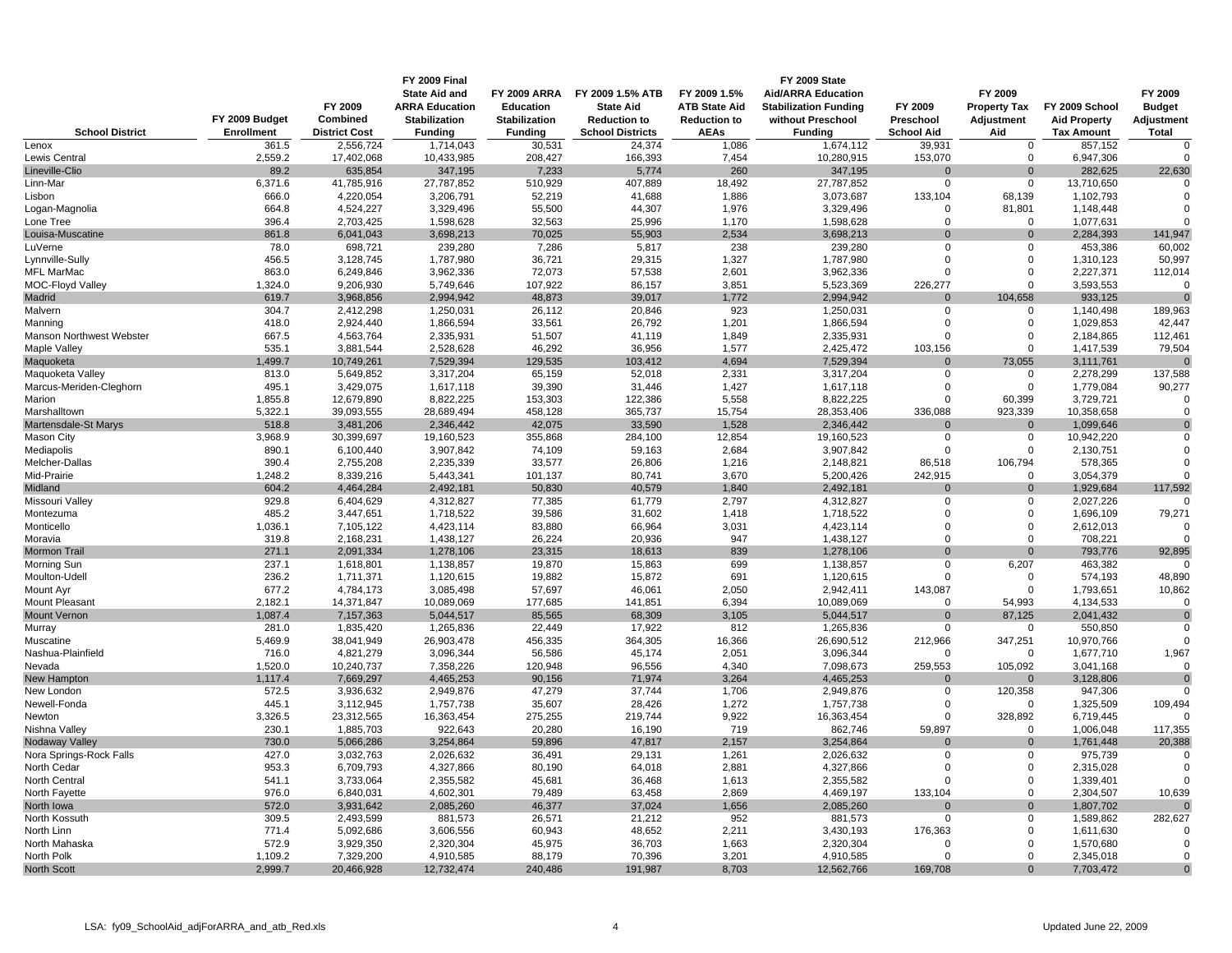|                                             |                     |                                   | <b>FY 2009 Final</b>        |                          |                                   |                      | FY 2009 State                |                               |                            |                                |                          |
|---------------------------------------------|---------------------|-----------------------------------|-----------------------------|--------------------------|-----------------------------------|----------------------|------------------------------|-------------------------------|----------------------------|--------------------------------|--------------------------|
|                                             |                     |                                   | <b>State Aid and</b>        | <b>FY 2009 ARRA</b>      | FY 2009 1.5% ATB                  | FY 2009 1.5%         | <b>Aid/ARRA Education</b>    |                               | FY 2009                    |                                | FY 2009                  |
|                                             |                     | FY 2009                           | <b>ARRA Education</b>       | Education                | <b>State Aid</b>                  | <b>ATB State Aid</b> | <b>Stabilization Funding</b> | FY 2009                       | <b>Property Tax</b>        | FY 2009 School                 | <b>Budget</b>            |
|                                             | FY 2009 Budget      | Combined                          | <b>Stabilization</b>        | <b>Stabilization</b>     | <b>Reduction to</b>               | <b>Reduction to</b>  | without Preschool            | Preschool                     | Adjustment                 | <b>Aid Property</b>            | Adjustment               |
| <b>School District</b><br>North Tama County | Enrollment<br>538.1 | <b>District Cost</b><br>3,773,538 | <b>Funding</b><br>2,205,549 | <b>Funding</b><br>44,316 | <b>School Districts</b><br>35,379 | <b>AEAs</b><br>1,606 | <b>Funding</b><br>2,205,549  | <b>School Aid</b><br>$\Omega$ | Aid<br>$\Omega$            | <b>Tax Amount</b><br>1,531,004 | <b>Total</b><br>$\Omega$ |
| North Winneshiek                            | 311.0               | 2,349,180                         | 1,382,997                   | 26,496                   | 21,152                            | 948                  | 1,382,997                    | $\Omega$                      | $\mathbf 0$                | 944,083                        | 58,915                   |
| Northeast                                   | 567.2               | 3,919,113                         | 2,424,944                   | 45,146                   | 36,042                            | 1,638                | 2,424,944                    | $\Omega$                      | $\mathbf 0$                | 1,456,489                      | 28,670                   |
| Northeast Hamilton                          | 255.0               | 1,842,071                         | 771,071                     | 20,650                   | 16,486                            | 744                  | 771,071                      | $\Omega$                      | $\Omega$                   | 1,053,770                      | 30,808                   |
| Northwood-Kensett                           | 508.2               | 3,575,290                         | 1,953,565                   | 41,590                   | 33,203                            | 1,505                | 1,953,565                    | $\Omega$                      | $\Omega$                   | 1,587,017                      | 22,049                   |
| Norwalk                                     | 2,329.9             | 15,762,713                        | 11,751,410                  | 188,867                  | 150,778                           | 6,839                | 11,751,410                   | $\Omega$                      | 451,943                    | 3,853,686                      | $\Omega$                 |
| Odebolt-Arthur                              | 346.3               | 2,401,769                         | 1,344,620                   | 27,771                   | 22,170                            | 1,001                | 1,344,620                    | $\mathbf 0$                   | $\mathbf 0$                | 1,033,978                      | 96,013                   |
| Oelwein                                     | 1,416.8             | 10,302,153                        | 7,376,133                   | 121,533                  | 97,023                            | 4,311                | 7,376,133                    | $\mathbf 0$                   | 172,042                    | 2,824,686                      | $\mathbf 0$              |
| Ogden                                       | 712.3               | 4,685,832                         | 2,880,095                   | 56,423                   | 45,044                            | 2,042                | 2,880,095                    | $\Omega$                      | $\Omega$                   | 1,758,651                      | $\Omega$                 |
| Okoboji                                     | 885.1               | 6,205,745                         | 615,331                     | 72,888                   | 58,188                            | 2,625                | 615,331                      |                               | $\Omega$                   | 5,529,601                      | $\Omega$                 |
| Olin                                        | 264.5               | 1,849,888                         | 1,136,973                   | 21,755                   | 17,368                            | 788                  | 1,136,973                    | $\mathbf 0$                   | $\Omega$                   | 694,759                        | 10,962                   |
| Orient-Macksburg                            | 231.0               | 1,766,288                         | 875,505                     | 19,721                   | 15,744                            | 684                  | 875,505                      | $\mathbf 0$                   | $\mathbf 0$                | 874,355                        | 98,772                   |
| Osage                                       | 1,003.9             | 6,710,089                         | 4,427,149                   | 80,476                   | 64,246                            | 2,908                | 4,427,149                    | $\Omega$                      | $\Omega$                   | 2,215,786                      | $\Omega$                 |
| Oskaloosa                                   | 2,446.5             | 16,835,269                        | 11,238,706                  | 198,525                  | 158,488                           | 7,132                | 11, 162, 171                 | 76,535                        | $\mathbf 0$                | 5,507,478                      | $\Omega$                 |
| Ottumwa                                     | 4,571.2             | 30,966,621                        | 23,631,509                  | 376,979                  | 300,953                           | 13,441               | 23,631,509                   | $\Omega$                      | 1,000,969                  | 7,020,718                      | 329,608                  |
| <b>PCM</b>                                  | 1,006.1             | 6,863,202                         | 4,610,130                   | 81,665                   | 65,195                            | 2,964                | 4,610,130                    | $\mathbf 0$<br>$\Omega$       | $\mathbf 0$                | 2,184,913                      | $\mathbf 0$<br>$\Omega$  |
| Panorama<br>Paton-Churdan                   | 804.8<br>206.6      | 5,243,422<br>1,582,430            | 2,988,658<br>795,586        | 63,207<br>17,399         | 50,460<br>13,890                  | 2,283<br>598         | 2,988,658<br>795,586         | $\Omega$                      | $\mathbf 0$<br>$\Omega$    | 2,202,021<br>772,356           | 78,457                   |
| Pekin                                       | 726.1               | 4,895,639                         | 3,009,796                   | 57,723                   | 46,082                            | 2,091                | 3,009,796                    | $\Omega$                      | $\Omega$                   | 1,837,670                      | $\Omega$                 |
| Pella                                       | 2,198.7             | 14,469,657                        | 9,148,146                   | 174,639                  | 139,420                           | 6,280                | 9,148,146                    | $\Omega$                      | $\Omega$                   | 5,175,811                      | $\Omega$                 |
| Perry                                       | 1,854.5             | 13, 127, 218                      | 9,943,989                   | 154,931                  | 123,686                           | 5,416                | 9,597,919                    | 346,070                       | 361,779                    | 3,400,197                      | $\Omega$                 |
| <b>Pleasant Valley</b>                      | 3,503.8             | 23,328,016                        | 14, 158, 224                | 273,526                  | 218,364                           | 9,925                | 13,968,551                   | 189,673                       | $\mathbf 0$                | 9,131,176                      | $\mathbf 0$              |
| Pleasantville                               | 683.9               | 4,589,318                         | 3,276,431                   | 55,300                   | 44,147                            | 2,005                | 3,276,431                    | $\mathbf 0$                   | 56,082                     | 1,266,735                      | $\Omega$                 |
| Pocahontas Area                             | 590.0               | 4,413,503                         | 2,551,351                   | 48,173                   | 38,458                            | 1,713                | 2,401,609                    | 149,742                       | $\mathbf 0$                | 1,971,723                      | 235,975                  |
| Pomeroy-Palmer                              | 216.0               | 1,707,717                         | 694,561                     | 17,992                   | 14,363                            | 636                  | 694,561                      | $\overline{0}$                | $\mathbf{0}$               | 998,157                        | 170,140                  |
| Postville                                   | 648.4               | 4,345,836                         | 2,819,953                   | 54,599                   | 43,588                            | 1,887                | 2,819,953                    | 0                             | 0                          | 1,480,408                      | $\Omega$                 |
| Prairie Valley                              | 703.7               | 5,065,284                         | 2,717,605                   | 57,891                   | 46,216                            | 2,080                | 2,717,605                    | $\Omega$                      | $\Omega$                   | 2,299,383                      | 38,840                   |
| Prescott                                    | 95.0                | 761,446                           | 393,716                     | 8,570                    | 6,842                             | 273                  | 393,716                      | $\Omega$                      | $\Omega$                   | 360,615                        | 37.290                   |
| Preston                                     | 332.1               | 2,274,677                         | 1,503,243                   | 27,470                   | 21,930                            | 961                  | 1,503,243                    | $\mathbf 0$                   | $\Omega$                   | 748,543                        | 16,457                   |
| <b>Red Oak</b>                              | 1,327.1             | 9,308,809                         | 6,214,295                   | 109,964                  | 87,787                            | 3,954                | 6,214,295                    | $\Omega$                      | $\mathbf{0}$               | 3,002,773                      | $\overline{0}$           |
| Remsen-Union                                | 418.8               | 2,879,533                         | 1,505,405                   | 34,532                   | 27,568                            | 1,246                | 1,505,405                    | $\Omega$                      | $\mathbf 0$                | 1,345,314                      | $\Omega$                 |
| Riceville                                   | 331.4               | 2,504,066                         | 1,100,426                   | 27,354                   | 21,837                            | 986                  | 1,100,426                    | $\Omega$                      | $\mathbf 0$                | 1,380,817                      | 163,378                  |
| <b>River Valley</b>                         | 455.5               | 3,092,479                         | 1,823,408                   | 36,893                   | 29,453                            | 1,307                | 1,823,408                    | $\Omega$                      | $\mathbf 0$                | 1,238,311                      | 32,428                   |
| Riverside                                   | 683.8               | 4,687,032                         | 2,529,740                   | 55,101                   | 43,988                            | 1,988                | 2,529,740                    | $\Omega$                      | $\Omega$                   | 2,111,316                      | $\mathbf 0$              |
| <b>Rock Valley</b>                          | 585.5               | 4,071,802                         | 2,807,056                   | 47,967                   | 38,294                            | 1,700                | 2,607,400                    | 199,656                       | $\mathbf{0}$               | 1,424,408                      | $\overline{0}$           |
| Rockwell City-Lytton                        | 514.1               | 3,507,156                         | 1,930,877                   | 40,991                   | 32,724                            | 1,482                | 1,930,877                    | 0                             | 0                          | 1,542,073                      | $\Omega$                 |
| Rockwell-Swaledale                          | 319.5               | 2,535,337                         | 1,371,508                   | 28,094                   | 22,428                            | 945                  | 1,371,508                    | $\Omega$                      | 0                          | 1,140,456                      | 155,955                  |
| Roland-Story                                | 995.1               | 6,524,258                         | 4,268,919                   | 78,883                   | 62,975                            | 2,826                | 4,268,919                    | $\Omega$                      | $\Omega$                   | 2,189,538                      |                          |
| Rudd-Rockford-Marble Rk                     | 566.0               | 4,002,308                         | 2,408,405                   | 46,873                   | 37,420                            | 1,669                | 2,408,405                    | $\Omega$                      | $\Omega$                   | 1,554,814                      | 81,989                   |
| Ruthven-Ayrshire                            | 253.0               | 1,777,262                         | 1,048,432                   | 20,831                   | 16,630                            | 748                  | 1,048,432                    | $\Omega$                      | $\mathbf{0}$               | 711,452                        | $\overline{0}$           |
| Sac                                         | 455.1<br>1,335.8    | 3,054,467<br>9,642,366            | 2,056,996<br>4,804,823      | 37,441<br>112,434        | 29,891<br>89,759                  | 1,273<br>4,043       | 2,056,996                    | $\mathbf 0$<br>$\Omega$       | $\mathbf 0$<br>$\mathbf 0$ | 966,307<br>4,743,741           | $\mathbf 0$              |
| Saydel<br>Schaller-Crestland                | 400.0               | 2,908,286                         | 1,512,631                   | 32,624                   | 26,045                            | 1,166                | 4,804,823<br>1,512,631       | $\mathbf 0$                   | $\mathbf 0$                | 1,368,444                      | 104,854                  |
| Schleswig                                   | 302.5               | 2,040,237                         | 1,287,019                   | 25,036                   | 19,987                            | 873                  | 1,287,019                    | $\mathbf 0$                   | $\mathbf 0$                | 732,358                        | $\Omega$                 |
| Sentral                                     | 178.0               | 1,471,557                         | 547,602                     | 14,366                   | 11,469                            | 511                  | 547,602                      | $\Omega$                      | $\Omega$                   | 911,975                        | 206,116                  |
| Sergeant Bluff-Luton                        | 1,388.1             | 9,674,773                         | 5,328,410                   | 114,986                  | 91,797                            | 4,135                | 5,328,410                    | 0                             | $\Omega$                   | 4,250,431                      |                          |
| Seymour                                     | 266.6               | 1,930,518                         | 1,118,488                   | 22,041                   | 17,596                            | 799                  | 1,118,488                    | $\Omega$                      | $\Omega$                   | 793,635                        | 138,572                  |
| Sheffield Chapin Meservey Thornton          | 472.5               | 3,471,042                         | 2,018,256                   | 40,683                   | 32,479                            | 1,416                | 2,018,256                    | $\Omega$                      | $\mathbf 0$                | 1,418,891                      | 80,278                   |
| Sheldon                                     | 1,034.2             | 7,259,056                         | 4,707,066                   | 85,515                   | 68,269                            | 3,062                | 4,707,066                    | $\mathbf 0$                   | $\Omega$                   | 2,480,659                      |                          |
| Shenandoah                                  | 1,063.2             | 7,164,877                         | 4,796,370                   | 85,812                   | 68,506                            | 3,081                | 4,796,370                    | $\Omega$                      | $\Omega$                   | 2,296,920                      | 11,759                   |
| Sibley-Ocheyedan                            | 861.7               | 6,074,807                         | 3,933,061                   | 71,361                   | 56,970                            | 2,547                | 3,933,061                    | $\mathbf 0$                   | 0                          | 2,082,229                      | $\Omega$                 |
| Sidney                                      | 377.5               | 2,808,027                         | 1,825,997                   | 33,159                   | 26,472                            | 1,180                | 1,825,997                    | $\Omega$                      | $\Omega$                   | 954,378                        |                          |
| Sigourney                                   | 599.1               | 4,376,038                         | 2,785,602                   | 50,133                   | 40,023                            | 1,770                | 2,785,602                    | $\Omega$                      | $\mathbf 0$                | 1,548,643                      | 111,536                  |
| Sioux Center                                | 1,005.5             | 7,165,130                         | 4,411,906                   | 83,691                   | 66,813                            | 2,977                | 4,411,906                    | 0                             | $\mathbf 0$                | 2,683,434                      |                          |
| <b>Sioux Central</b>                        | 437.0               | 3,033,504                         | 1,648,601                   | 35,120                   | 28,037                            | 1,244                | 1,648,601                    | $\Omega$                      | $\Omega$                   | 1,355,622                      | 48,576                   |
| Sioux City                                  | 13,898.1            | 99,456,016                        | 75,339,276                  | 1,173,101                | 936,520                           | 41,500               | 74,480,755                   | 858.521                       | 3.540.529                  | 23,997,241                     |                          |
| Solon                                       | 1,242.4             | 8,013,490                         | 5,282,210                   | 96,670                   | 77,175                            | 3,507                | 5,282,210                    | $\Omega$                      | $\Omega$                   | 2,650,598                      | $\Omega$                 |
| South Clay                                  | 167.0               | 1,182,571                         | 517,622                     | 13,313                   | 10,628                            | 483                  | 517,622                      | $\mathbf 0$                   | $\Omega$                   | 653,838                        | 23,060                   |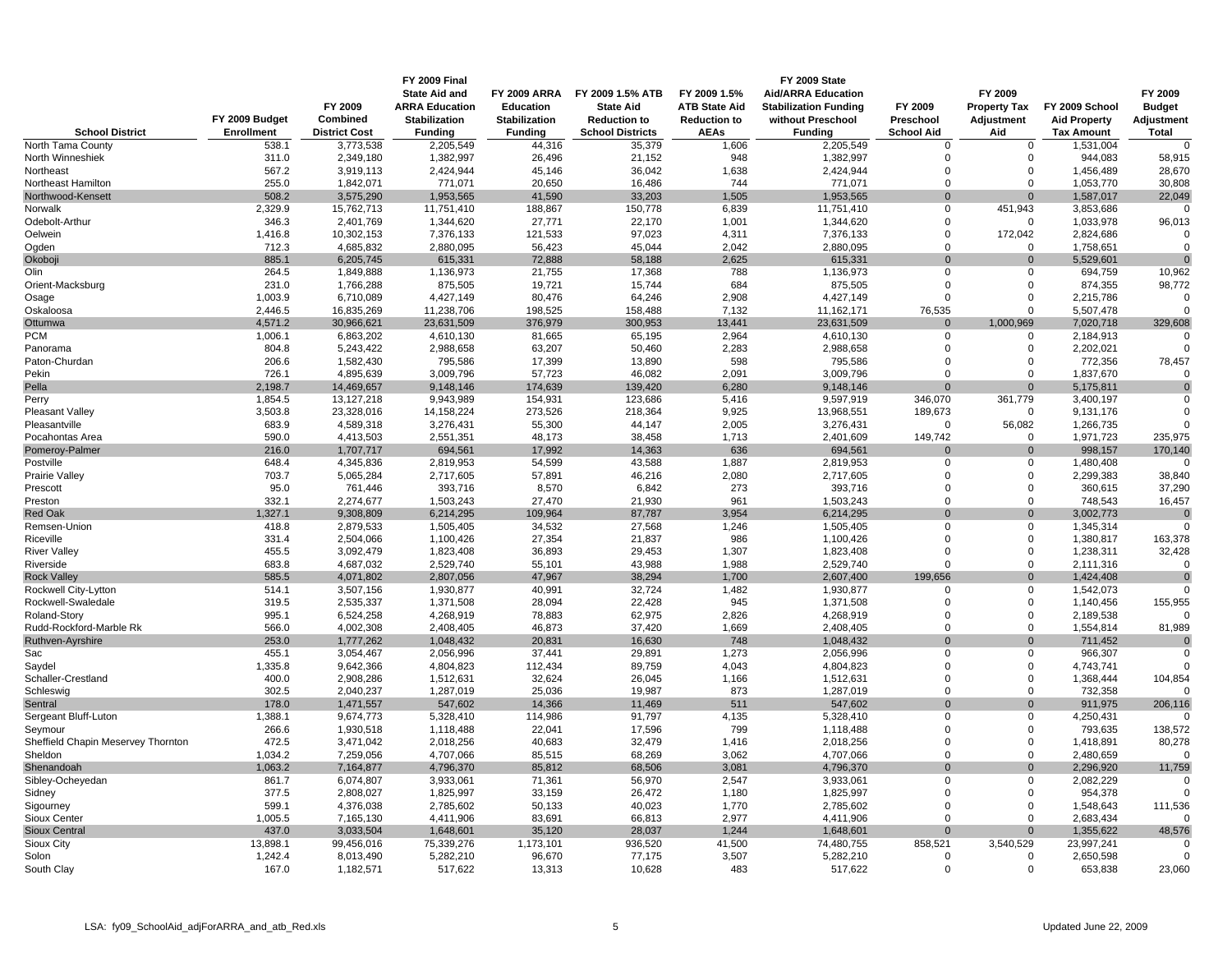|                                          |                     |                          | <b>FY 2009 Final</b><br><b>State Aid and</b> | <b>FY 2009 ARRA</b>  | FY 2009 1.5% ATB        | FY 2009 1.5%         | FY 2009 State<br><b>Aid/ARRA Education</b> |                   | FY 2009                    |                         | FY 2009                 |
|------------------------------------------|---------------------|--------------------------|----------------------------------------------|----------------------|-------------------------|----------------------|--------------------------------------------|-------------------|----------------------------|-------------------------|-------------------------|
|                                          |                     | FY 2009                  | <b>ARRA Education</b>                        | Education            | <b>State Aid</b>        | <b>ATB State Aid</b> | <b>Stabilization Funding</b>               | FY 2009           | <b>Property Tax</b>        | FY 2009 School          | <b>Budget</b>           |
|                                          | FY 2009 Budget      | Combined                 | <b>Stabilization</b>                         | <b>Stabilization</b> | <b>Reduction to</b>     | <b>Reduction to</b>  | without Preschool                          | Preschool         | Adjustment                 | <b>Aid Property</b>     | Adjustment              |
| <b>School District</b>                   | <b>Enrollment</b>   | <b>District Cost</b>     | <b>Funding</b>                               | <b>Funding</b>       | <b>School Districts</b> | <b>AEAs</b>          | <b>Funding</b>                             | <b>School Aid</b> | Aid                        | <b>Tax Amount</b>       | <b>Total</b>            |
| South Hamilton                           | 757.2               | $\overline{5,17}$ 1,821  | 3,098,176                                    | 60,879               | 48,601                  | 2,180                | 3,098,176                                  | $\overline{0}$    | $\overline{0}$             | 2,022,864               | $\Omega$                |
| South O'Brien                            | 673.8               | 4,842,399                | 2,707,881                                    | 55,569               | 44,363                  | 2,005                | 2,707,881                                  | 0                 | $\mathbf{0}$               | 2,088,150               | 57,600                  |
| South Page                               | 239.2               | 1,902,016                | 1,093,788                                    | 20,961               | 16,734                  | 749                  | 1,093,788                                  | $\Omega$          | $\Omega$                   | 790,745                 | 184,677                 |
| South Tama County                        | 1,648.4             | 11,947,691               | 8,463,983                                    | 140,356              | 112,050                 | 5,024                | 8,463,983                                  | $\Omega$          | 184,855                    | 3,366,634               |                         |
| South Winneshiek                         | 632.7               | 4,466,433                | 2,719,409                                    | 52,146               | 41,629                  | 1,876                | 2,719,409                                  | $\Omega$          | $\mathbf 0$                | 1,703,519               | 81,035                  |
| Southeast Polk                           | 5,775.1             | 39,866,296               | 27,736,178                                   | 471,540              | 376,444                 | 16,956               | 27,736,178                                 | $\Omega$          | 515,374                    | 11,736,718              | $\mathbf 0$             |
| Southeast Warren                         | 575.6               | 4,130,439                | 2,959,103                                    | 48,725               | 38,899                  | 1,769                | 2,839,309                                  | 119,794           | 24,342                     | 1,250,462               | $\Omega$                |
| Southeast Webster Grand<br>Southern Cal  | 594.5<br>535.2      | 4,381,893<br>3,827,236   | 2,622,188<br>2,162,883                       | 50,875<br>44,155     | 40,615<br>35,250        | 1,770<br>1,573       | 2,622,188<br>2,162,883                     | 0<br>$\Omega$     | $\mathbf 0$<br>$\mathbf 0$ | 1,717,320<br>1,627,530  | 43,758<br>51,478        |
| Spencer                                  | 1,894.5             | 13,481,990               | 8,608,157                                    | 158,402              | 126,457                 | 5,633                | 8,608,157                                  | $\Omega$          | $\Omega$                   | 4,741,743               |                         |
| Spirit Lake                              | 1,256.0             | 8,497,325                | 2,902,981                                    | 99,595               | 79,510                  | 3,597                | 2,902,981                                  | $\Omega$          | $\Omega$                   | 5,511,237               | $\Omega$                |
| Springville                              | 466.3               | 3,145,265                | 2,027,610                                    | 36,834               | 29,406                  | 1,334                | 2,027,610                                  | $\Omega$          | $\Omega$                   | 1,086,915               | 134,207                 |
| St Ansgar                                | 689.2               | 4,705,404                | 2,616,683                                    | 54,759               | 43,716                  | 1,982                | 2,616,683                                  | $\Omega$          | $\Omega$                   | 2,043,023               | 20,037                  |
| Stanton                                  | 208.0               | 1,426,814                | 910,688                                      | 16,687               | 13,322                  | 604                  | 910,688                                    | $\Omega$          | $\mathbf 0$                | 502,200                 | 58,733                  |
| Starmont                                 | 697.6               | 5,038,812                | 3,219,818                                    | 58,442               | 46,656                  | 2,116                | 3,119,990                                  | 99,828            | $\mathbf 0$                | 1,870,050               | 101,446                 |
| Storm Lake                               | 1,996.1             | 14,680,254               | 10,745,146                                   | 175,032              | 139,733                 | 5,865                | 10,622,025                                 | 123,121           | 320,188                    | 3,912,631               |                         |
| Stratford                                | 225.9               | 1,526,454                | 956,097                                      | 17,435               | 13,919                  | 633                  | 902,855                                    | 53,242            | $\Omega$                   | 609,047                 | 53,891                  |
| Sumner                                   | 591.0               | 4,155,195                | 2,517,562                                    | 49,165               | 39,250                  | 1,719                | 2,517,562                                  | 0                 | $\Omega$                   | 1,596,664               | 40,293                  |
| Terril                                   | 177.0               | 1,331,554                | 597,970                                      | 15,135               | 12,082                  | 503                  | 597,970                                    | $\Omega$          | $\Omega$                   | 720,999                 | 37,126                  |
| Tipton                                   | 822.2               | 5,599,925                | 3,577,699                                    | 67,046               | 53,525                  | 2,432                | 3,577,699                                  | $\Omega$          | $\mathbf 0$                | 1,966,269               |                         |
| Titonka                                  | 189.0               | 1,325,948                | 755,819                                      | 15,768               | 12,588                  | 559                  | 755,819                                    | $\Omega$          | $\Omega$                   | 556,982                 | 5,775                   |
| Treynor                                  | 590.5               | 3,788,900                | 2,359,267                                    | 45,809               | 36,571                  | 1,655                | 2,359,267                                  | $\Omega$          | $\mathbf{0}$               | 1,391,407               | $\Omega$                |
| <b>Tri-Center</b>                        | 736.5               | 5,217,194                | 3,335,115                                    | 60,170               | 48,035                  | 2,179                | 3,335,115                                  | $\mathbf 0$       | $\mathbf 0$                | 1,831,865               | 144,902                 |
| <b>Tri-County</b>                        | 350.1               | 2,411,578                | 1,508,014                                    | 28,482               | 22,738                  | 1,018                | 1,508,014                                  | $\Omega$          | $\mathbf 0$                | 879,808                 | $\Omega$                |
| Tripoli                                  | 506.0               | 3,525,095                | 2,377,842                                    | 41,701               | 33,291                  | 1,486                | 2,377,842                                  | $\Omega$          | $\mathbf 0$                | 1,112,476               |                         |
| <b>Turkey Valley</b>                     | 486.1               | 3,519,069                | 2,050,680                                    | 39,324               | 31,393                  | 1,426                | 2,050,680                                  | 0<br>$\Omega$     | $\mathbf 0$                | 1,435,570               | 103,355                 |
| <b>Twin Cedars</b><br><b>Twin Rivers</b> | 436.0<br>195.0      | 3,080,744<br>1,355,325   | 2,114,691<br>674,971                         | 36,112<br>15,527     | 28,829<br>12,396        | 1,310<br>545         | 2,114,691<br>674,971                       | $\Omega$          | 16,250<br>$\Omega$         | 935,914<br>667,413      | 12,154<br>44,124        |
| Underwood                                | 760.6               | 5,059,989                | 3,133,354                                    | 59,348               | 47,379                  | 2,141                | 3,133,354                                  | $\Omega$          | $\mathbf 0$                | 1,877,115               | $\Omega$                |
| Union                                    | 1,263.6             | 8,824,694                | 5,588,177                                    | 103,133              | 82,334                  | 3,725                | 5,588,177                                  | $\Omega$          | $\Omega$                   | 3,150,458               |                         |
| United                                   | 357.1               | 2,352,667                | 933,069                                      | 27,950               | 22,313                  | 1,000                | 883,155                                    | 49.914            | $\Omega$                   | 1,446,199               | 58.125                  |
| Urbandale                                | 3,188.2             | 21,980,814               | 12,830,561                                   | 258,760              | 206,575                 | 9,131                | 12,830,561                                 | $\Omega$          | $\Omega$                   | 8,934,547               |                         |
| Valley                                   | 492.3               | 3,524,354                | 2,253,061                                    | 39,771               | 31,750                  | 1,437                | 2,253,061                                  | 0                 | $\mathbf 0$                | 1,238,106               | 197,936                 |
| Van Buren                                | 743.3               | 5,304,508                | 3,484,284                                    | 63,179               | 50,437                  | 2,260                | 3,484,284                                  | $\Omega$          | $\mathbf 0$                | 1,767,527               | 2,231                   |
| Van Meter                                | 597.8               | 3,931,558                | 2,480,743                                    | 46,726               | 37,303                  | 1,695                | 2,480,743                                  | $\Omega$          | $\mathbf 0$                | 1,411,817               | $\mathbf 0$             |
| Ventura                                  | 280.4               | 1,957,853                | 539,834                                      | 22,597               | 18,040                  | 813                  | 539,834                                    | $\Omega$          | $\Omega$                   | 1,399,166               | $\Omega$                |
| Villisca                                 | 385.8               | 2,587,290                | 1,685,189                                    | 31,499               | 25,146                  | 1,140                | 1,685,189                                  | $\Omega$          | $\Omega$                   | 875,815                 | 14,347                  |
| Vinton-Shellsburg                        | 1,873.0             | 12,658,996               | 8,818,235                                    | 155,351              | 124,021                 | 5,618                | 8,818,235                                  | $\Omega$          | 37,677                     | 3,711,122               |                         |
| Waco                                     | 566.1               | 3,991,620                | 2,607,444                                    | 47,261               | 37,730                  | 1,708                | 2,607,444                                  | $\Omega$          | $\mathbf 0$                | 1,344,738               | $\Omega$                |
| Wall Lake View Auburn                    | 532.5               | 3,742,891                | 2,193,151                                    | 44,276               | 35,347                  | 1,503                | 2,193,151                                  | 0                 | $\mathbf 0$                | 1,512,890               | $\Omega$                |
| Walnut                                   | 231.0               | 1,755,146                | 1,040,990                                    | 20,380               | 16,270                  | 675                  | 1,001,059                                  | 39,931            | $\mathbf 0$                | 737,142                 | 49,298                  |
| Wapello                                  | 829.8               | 5,688,024                | 3,858,768                                    | 68,703               | 54,848                  | 2,467                | 3,858,768                                  | $\Omega$          | $\Omega$                   | 1,771,941               | $\Omega$                |
| <b>Wapsie Valley</b>                     | 719.5               | 4,893,102                | 3,293,940                                    | 58,056               | 46,348                  | 2,077                | 3,293,940                                  | 0<br>$\Omega$     | $\mathbf 0$                | 1,550,737               | $\mathbf 0$<br>$\Omega$ |
| Washington<br>Waterloo                   | 1,776.7<br>10,813.8 | 12,346,077<br>81,129,483 | 8,485,997<br>54,824,086                      | 147,175<br>962,527   | 117,494<br>768,412      | 5,305<br>34,528      | 8,485,997<br>54,278,360                    | 545,726           | 81,399<br>$\mathbf 0$      | 3,737,281<br>26,048,183 | $\mathbf 0$             |
| Waukee                                   | 5,488.3             | 35,903,223               | 20,264,388                                   | 431,680              | 344,623                 | 15,525               | 20,264,388                                 | $\Omega$          | $\Omega$                   | 15,278,687              | $\Omega$                |
| <b>Waverly-Shell Rock</b>                | 1,894.8             | 12,830,425               | 8,202,701                                    | 154,489              | 123,333                 | 5,608                | 8,202,701                                  | $\Omega$          | $\mathbf{0}$               | 4,498,783               | $\Omega$                |
| Wayne                                    | 573.8               | 4,041,713                | 2,715,125                                    | 48,077               | 38,382                  | 1,740                | 2,631,935                                  | 83,190            | $\Omega$                   | 1,369,656               | 9,043                   |
| <b>Webster City</b>                      | 1,589.3             | 11,336,494               | 7,314,453                                    | 134,306              | 107,220                 | 4,728                | 7,314,453                                  | $\Omega$          | $\Omega$                   | 3,910,093               |                         |
| West Bend-Mallard                        | 345.0               | 2,486,656                | 1,252,614                                    | 28,640               | 22,864                  | 1,038                | 1,252,614                                  | $\Omega$          | $\mathbf 0$                | 1,210,140               | 28,538                  |
| West Branch                              | 769.2               | 5,311,191                | 3,102,569                                    | 62,135               | 49,604                  | 2,248                | 3,102,569                                  | $\Omega$          | $\mathbf 0$                | 2,156,770               | $\Omega$                |
| <b>West Burlington</b>                   | 478.1               | 3,316,387                | 2,206,091                                    | 39,017               | 31,148                  | 1,404                | 2,206,091                                  | $\Omega$          | $\Omega$                   | 1,077,744               | $\Omega$                |
| <b>West Central</b>                      | 328.6               | 2,424,230                | 1,305,886                                    | 27,596               | 22,031                  | 956                  | 1,305,886                                  | 0                 | 0                          | 1,095,357               | 81,113                  |
| <b>West Central Valley</b>               | 985.0               | 7,104,071                | 4,437,104                                    | 83,892               | 66,973                  | 2,993                | 4,437,104                                  | $\mathbf 0$       | $\mathbf 0$                | 2,597,001               |                         |
| <b>West Delaware County</b>              | 1,643.3             | 11,170,560               | 7,192,059                                    | 134,414              | 107,306                 | 4,805                | 7,192,059                                  | $\Omega$          | $\Omega$                   | 3,866,390               | $\Omega$                |
| <b>West Des Moines</b>                   | 8,880.4             | 61,018,368               | 29,230,121                                   | 719,380              | 574,302                 | 25,685               | 29,230,121                                 | $\Omega$          | $\Omega$                   | 31,192,008              | $\Omega$                |
| <b>West Hancock</b>                      | 631.7               | 4,354,833                | 2,475,623                                    | 51,069               | 40,770                  | 1,827                | 2,475,623                                  | $\Omega$          | $\Omega$                   | 1,836,613               | $\Omega$                |
| West Harrison                            | 515.4               | 3,709,162                | 2,305,292                                    | 43,795               | 34,963                  | 1,529                | 2,305,292                                  | $\mathbf 0$       | $\mathbf 0$                | 1,367,378               | $\Omega$                |